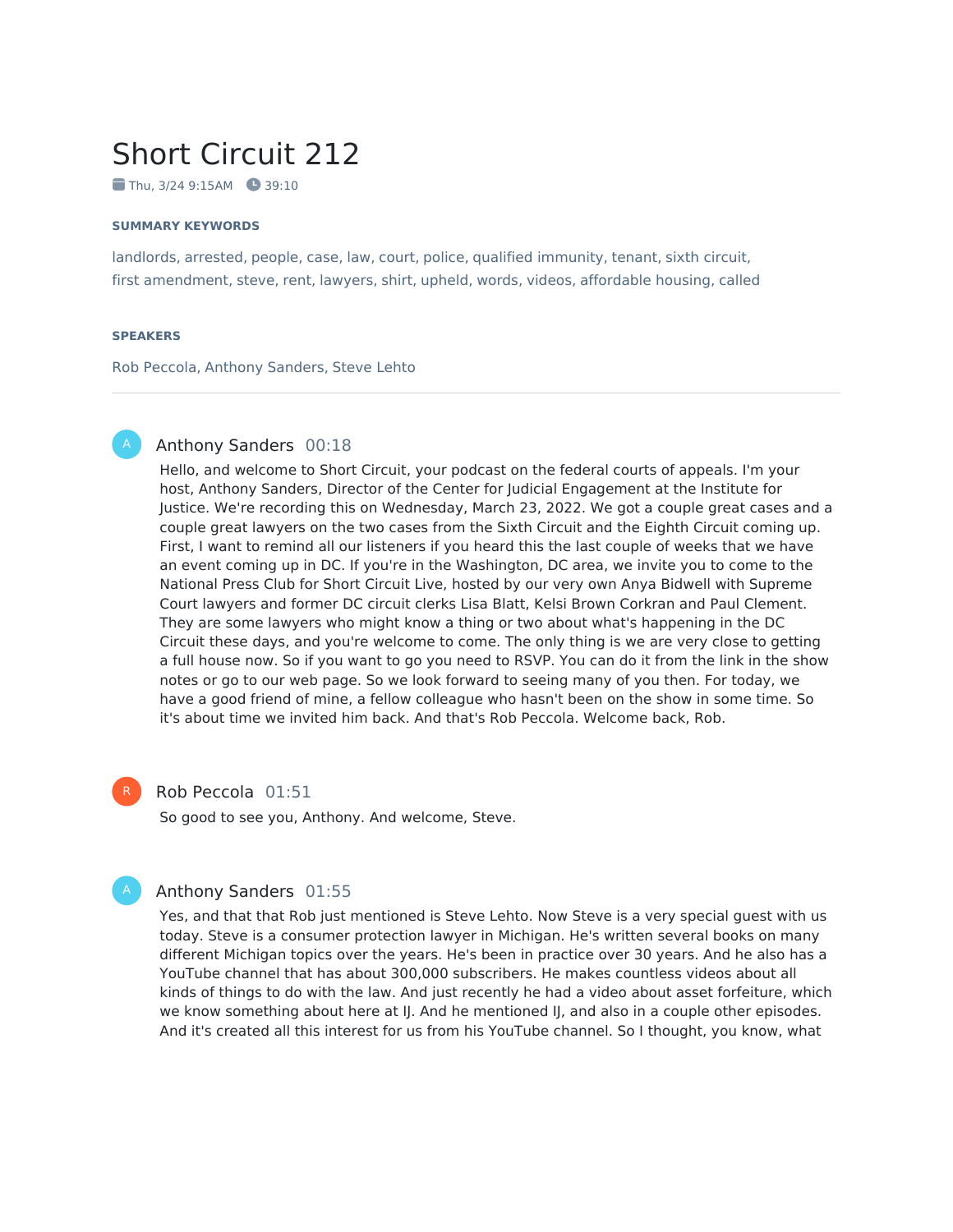would be cool is to have a crossover episode, as they used to say when you know, the Fonz would go on Laverne and Shirley and the worlds would collide. So we are so happy to have Steve join us today. Steve, welcome to Short Circuit and tell us a bit about yourself.

## Steve Lehto 03:05

It's good to be here. And I'll try not to jump the shark. But yeah, I've been practicing law in Michigan for 30 years, 31 actually. I specialize in consumer protection with primarily lemon law. But I've handled all kinds of other stuff in my career. When I started out, I'd handle it all. I did court appointments for a while. So I've dabbled in a lot of stuff. But I mainly focused especially the last 20 years on almost nothing but cars. And before as a lawyer, I worked in radio as both a disc jockey and a talk show host. And so somewhere along the line, I decided it might be fun to podcast. I started podcasting sitting in a room talking to myself and posting them on iTunes. And I had a few thousand subscribers and somebody said, You should put those on YouTube. And I said, Why would anybody want to watch a guy talk to himself on YouTube. And it turns out that people do. So I've been doing that for eight years now. I put up two videos a day. My show is very creatively called Steve Lehto. That's the channel at least on YouTube. But I've now got almost 300,000 subscribers and a very, very good audience. And I'm not saying this like hey, Cleveland, you're the greatest audience in the world, rock and roll. I can do topics that I consider to be very esoteric and very, very legalistic. And I worried when I started the channel, Will anybody understand what I'm talking about? Or will they even care? And I've gone into some very, very deep topics on some of this stuff like civil asset forfeiture and some constitutional issues that I honestly thought no one will understand, no one will care about, but they interest me. Turns out people are interested, people are very emotionally invested in this. And some of the best videos in terms of performance are like civil asset forfeiture. And since the Institute for Justice does such great work on this, and I also get a lot of my stories from following you guys, I had before said, By the way, shout out to IJ for doing the great work they do. And by the way, if you want to donate, and I put the donate line in the, you know, description of the videos, and my understanding is quite a few people have responded to that. And I'm glad by the way, I think it's great. If people call me up and say, Steve, do you have a Patreon account? No, I don't need your money. But there are organizations out there that do. And so I stress to people that IJ is doing the Lord's work. And this is the kind of stuff that, without you guys, I don't know, who would do this? And I mean, seriously, the whole point behind civil asset forfeiture that makes it so evil is, you can sue us to get your money back. And if you win, you got to pay your attorneys out of the money you just got back from us that we stole from you. So without people like you doing this work, it would be hopeless for a lot of people. So I salute you guys for that kind of stuff.

### Anthony Sanders 05:50

Well, we very much appreciate that, Steve, and of course we appreciate our new donors who have found us through you. And you're right. I mean, we're not talking about civil forfeiture today. But we have many times, but it is so important to note that when you have something like, you know, \$2,000 seized from you by the police, it's going to cost way more than that, in almost all cases, to hire a lawyer and go to court and get it back. And so it just doesn't happen unless someone like IJ is on your side. So that is so appreciated. But you know, something else that is very important and appreciated is the First Amendment. So you're going to tell us a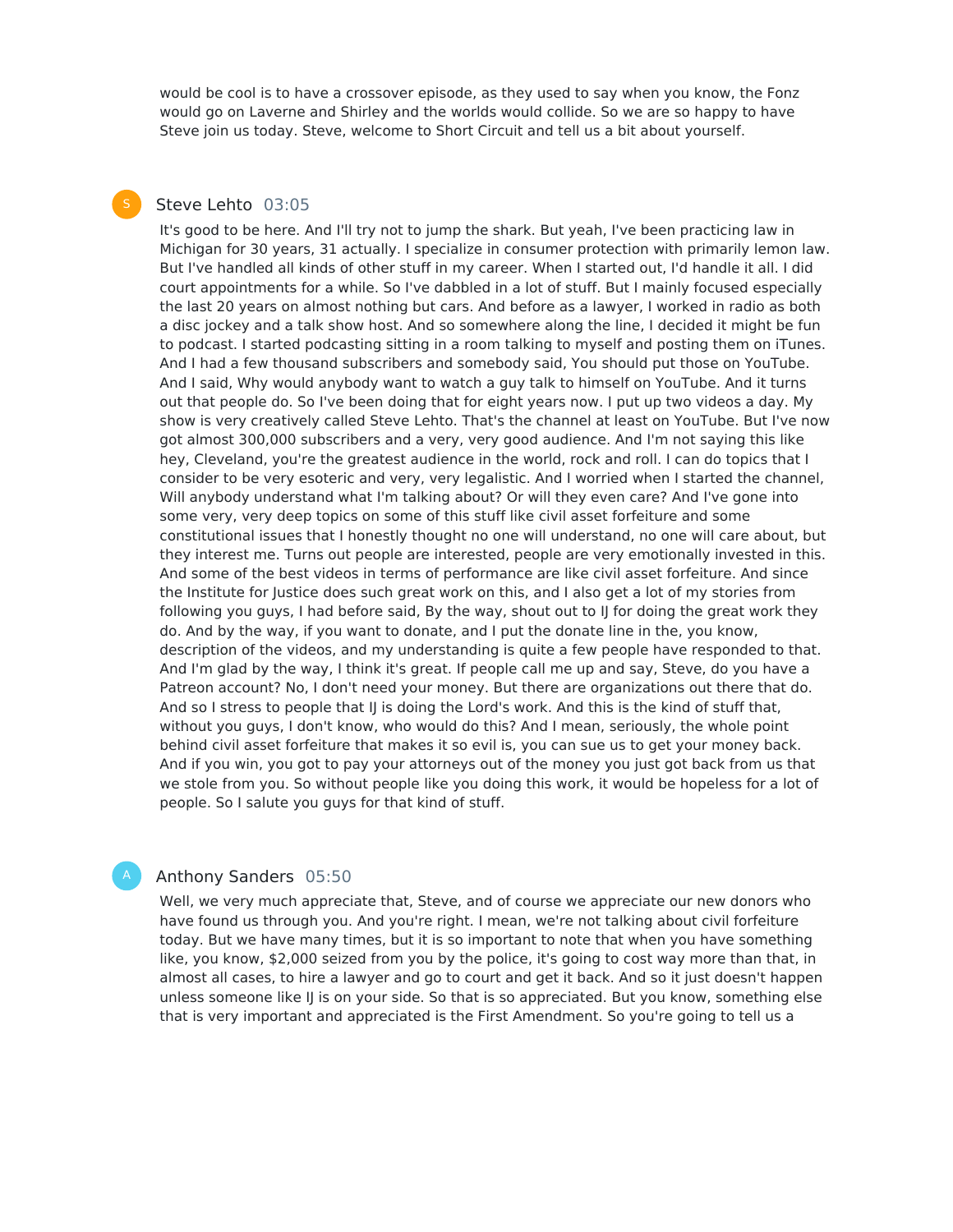story from a case from the Sixth Circuit, that's your circuit from about a month ago, Wood v. Eubanks. It's a story of going to your local county fair. But other than that, maybe it's a bit different than your typical fair visit. So take it away.

## Steve Lehto 06:59

Well, here's the thing. This is an interesting case. And I had a lot of people ask me to do this on my channel on YouTube. And I actually declined; I did not do this. I did not do a video about this. And there's one reason in particular, and that is, it involves foul language. Now, here's the thing, I worked in radio for years. You don't say the F word within 100 feet of a microphone, or you get struck by lightning. So I'm going to have to clean up what I'm talking about right here and let you know that we're gonna be using the F word quite a lot. And I'm going to say the F word. In real life, in this opinion, the court uses the F bomb repeatedly. And they spell it out because they have to. So what happened was Michael Andrew Wood went to the county fair in Ohio, paid three bucks to get in while wearing his F the police t-shirt, but he had the full word on the shirt. And in case you don't know, by the way, that's the name of a song by the band NWA. I had the album Straight Outta Compton. It came out while I was in law school. I would listen to that while studying for the bar. I'm not making that up.

#### Anthony Sanders 08:03

And I'm guessing you passed.

#### Steve Lehto 08:04

Yes, I did, first try. So the man goes to the state fair, excuse me, the county fair, paid three bucks to get in. He's wearing his F the police t-shirt. And somebody apparently calls the management or the police. It's unclear who called who. But eventually the manager of the fair confronts this guy and in essence says, I don't appreciate that shirt. He says, I don't care. It's First Amendment. I can say what I want. And I can write what I want on my T-shirt. So, sorry. Well, the police get called in and the police wind up approaching this guy, who, by the way, is no longer wearing the shirt. It's unclear from the fact if he changed the shirt, took it off, or turned it inside out. But when the police and the manager finally confront this guy, he's not even wearing the shirt anymore. But because of the brouhaha he caused wearing the F the police shirt, and someone calling the police, the police and the fair manager approached this guy. And somebody says Where's the shirt? I want to see this shirt. But he's not going to cooperate with them. So Wood knows his rights. He does not have to answer questions. He hasn't broken any laws. All he's done is worn a shirt that expresses a political sentiment that some people might not like. But the First Amendment doesn't actually say you've got a right of free speech so long as you don't offend fairgoers in Ohio. It actually says you've got to write a free speech. So he was no longer wearing the profane shirt, which is what the court of appeal says. And he did say, I'll leave. I want my money back, but I'll leave. So the fair manager flipped him five bucks, saidkeep the change. They had a little discussion about that. At one point Wood said, Well, very well. I'll be talking to my attorney about this. But the whole time he's talking to the police and he's talking to the fair manager, he keeps going back and forth with two primary topics. Number one, he insults the cops to their faces repeatedly. At one point he calls them mother effers. You guys are six bitch ass, F-ing pigs, F-ing thugs, F all of you, you dirty rat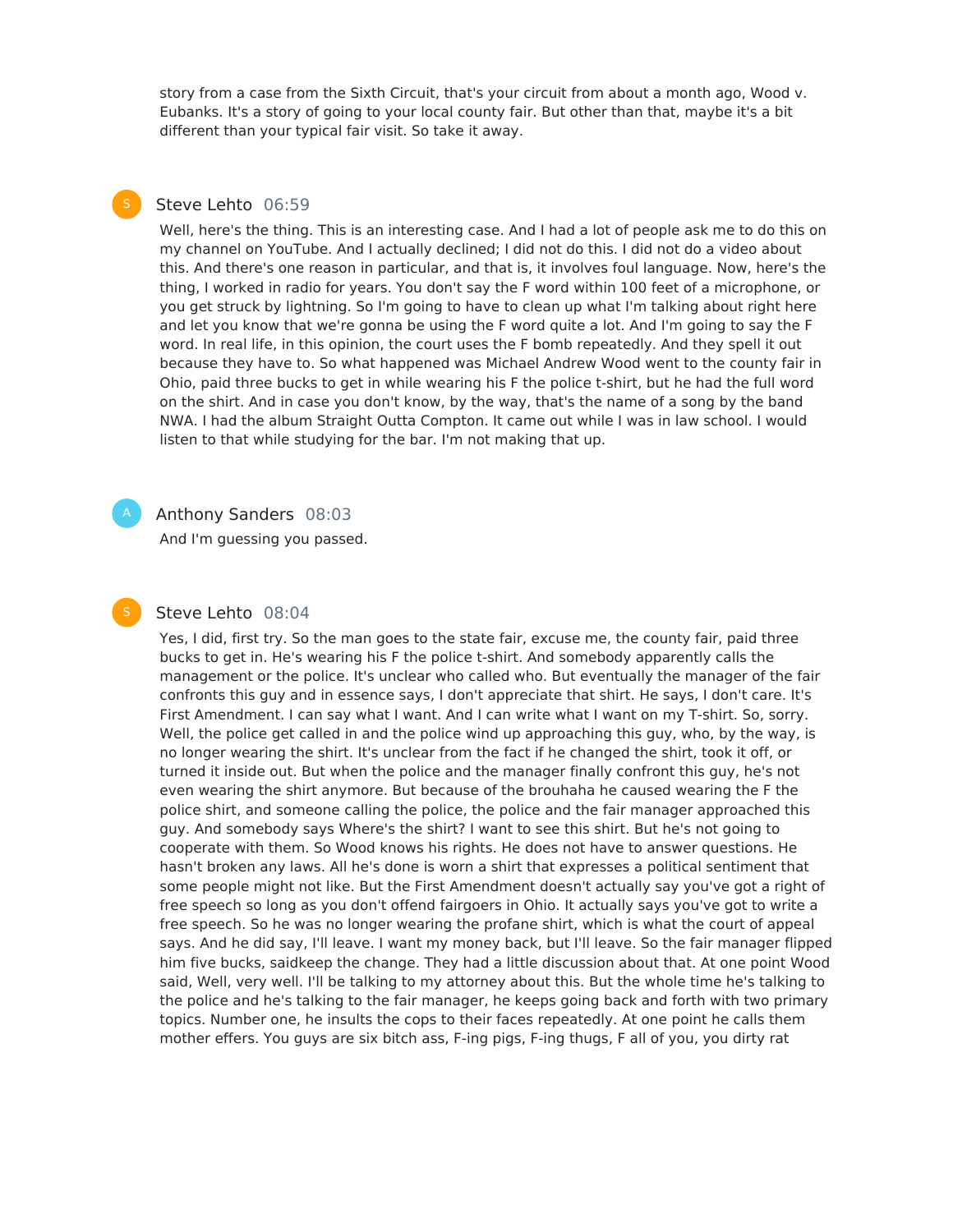bastards, F-ing thieves, you're thugs with badges. Your F-ing thugs with badges. It's almost like a mix and match where you take a bunch of words, you jumble them and just put them together in different orders.

Anthony Sanders 10:35 He puts NWA to shame.

#### Steve Lehto 10:37

Yeah, he clearly is not a fan of the police. So the police say, You've got to go, you've got your money back. Again, he's not even wearing the shirt, not even wearing the shirt. And so they say, You've got to leave, and they start escorting him out. And the whole time. yy the way, he's also saying, You guys understand I've got the right to free speech, right? You understand that? Right? And he's saying things like that also to them mixed in with the F-ing thugs and so on and so forth. Six deputies, it took six deputies to walk this guy to the gate. And as they're walking to the gate, the fare manager says, Can't you charge him? Can't you arrest him? And the fare manager appears to be the guy who's encouraging them to arrest this guy. And finally they decide, Yeah, we can arrest him. They arrest him for disorderly conduct. Now, here's the thing. If you were to step back and examine this entire transaction, two things happened. The guy wore the shirt that says F the police. He took the shirt off. Then the police showed up and he verbally told them what he thought of them intermixed with a little lesson on unconstitutional law, saying First Amendment, I've got the right to express myself, you guys don't know what you're talking about, you're doing this all wrong, blah, blah, blah. So they arrest him for disorderly conduct. And they dismissed the charges, because later they say they couldn't find witnesses. The sun was in their eyes. It's unclear, but they dismissed the charges. So then he sues the police for the unlawful arrest. He says, I was arrested wrongly. And as they so often do the police raise as a defense qualified immunity. They said, Well, if we made a mistake, if we made a mistake, it was the kind of mistake that might happen in the normal course of business for a police officer, and therefore we get qualified immunity. And as many people know, the police can claim ignorance of a lot of laws and say, Oh we didn't know is wrong to beat somebody up, we didn't it was wrong to steal something. It turns out the Sixth Circuit says, Yeah, but you should know it's illegal to wrongly arrest somebody. Someone actually has the right to not be arrested if they haven't broken the law. So the qualified immunity is immediately called into question by the Sixth Circuit. But at the trial court, the trial court actually said, You know, qualified immunity sounds good to us, dismiss the case. So they dismissed it. So it's up on appeal to the Sixth Circuit. First thing the Sixth Circuit says is we got an issue here, qualified immunity does not sound like it's going to work. And they looked at whether or not this guy should have been arrested for disorderly conduct in Ohio, because although this is a federal action, federal courts apply the substantive laws of the states in which they reside, while using federal procedure, and of course, federal law that overrides like the constitution. So when you're looking at somebody who's being arrested for disorderly conduct, you have to look at whether or not there was, you know, probable cause to arrest him for that. And the question is, what did this guy do? And it turns out that in Ohio, you can't get arrested legally for disorderly conduct for simply using words. just saying words. So if I say F you, using the full word, or you're a thug, or you're ugly, your mom dresses funny. All of these things, insulting, mean, impolite speech. They're bad in terms of, you know, what Miss Manners would say. But they're not illegal. And technically, you cannot be arrested for that and have it stand in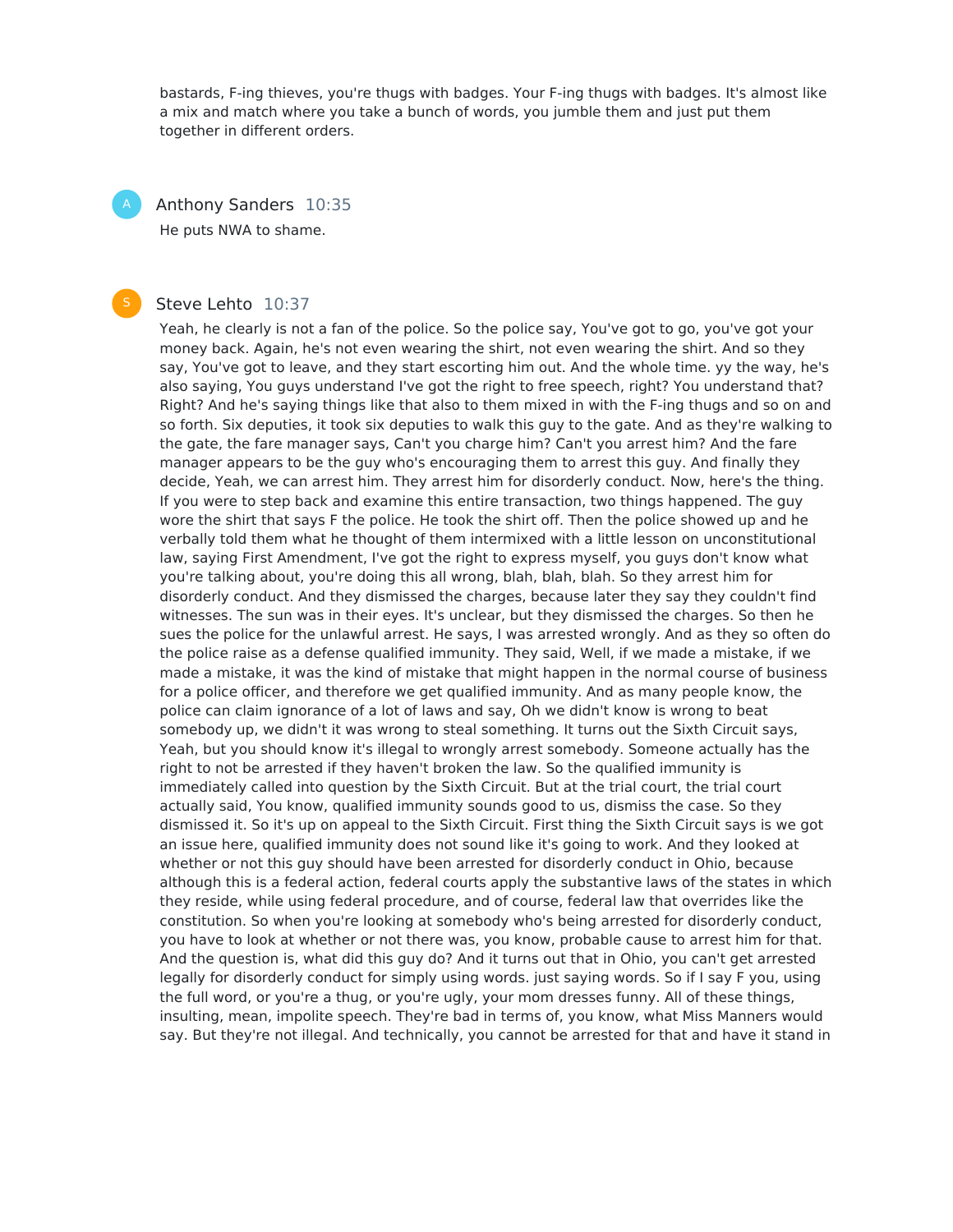Ohio. So the court says that the police officers, by arresting him for something which he shouldn't have been arrested for, means that they blew the one thing they needed to make this argument. But they also said that obviously the guy's got a right to not be arrested wrongly, and why he's being wrongly arrested is simply that the foul language, the unhappy language, whatever you going to call it, it's not enough. And they also did a very nice job explaining the history of how this has progressed. 60 or 70 years ago they probably could arrest you for saying F You a little bit too loudly in public. But they point out that over time, our tastes have changed to put it more lightly. And pretty much the only thing you can say verbally that would get you in trouble is the fighting words doctrine. And trust me, if I wanted to, I could get in your face and proudly say something to you so vile and so foul that you'd want to haul off and punch me and most people would say that man deserve to be punched, those are fighting words. And even in that case, the court explained that standards of decorum have changed dramatically since 1942. So they went through the whole history. You are allowed to flip off a cop, you are allowed to tell him to go F himself or herself, to be inclusive here. You can use the F bomb liberally. Is it polite? Is it nice? Is it something you should do? That's not the question/ Constitutionally, are you allowed to express that in public? And the answer is yes. So the court said that having the case dismissed for qualified immunity was wrong and sent it back the trial court. Now I do want to make sure one thing is clear here. And one of the reasons I was skeptical about doing this story as a video of mine, is that number one, I had the issue with the language because I keep saying F this, F that, F thugs, F pigs, F-ing pigs, and I hate to do that. But number two, a lot of people are gonna look at this guy, oh, the guy won his lawsuit. He's gonna be a millionaire tomorrow. Well, no, he gets to go back to court now and make his case. And that's important, because a lot of times we hear about cases that get dismissed, get reinstated, and these fights that take up before a case goes to trial. And so the qualified immunity is simply a huge hurdle. But he cleared that hurdle. And he's going to get back now into court and get a chance to make his case. I would say the one big question mark I have, and we may never know the answer to this, is that if this goes to trial in front of a jury, all of these police officers were wearing body cameras. That's why we know exactly who said what when. If you showed all of this body camera footage to a jury of 12, very, very conservative locals, the question is, how much sympathy will they have for this plaintiff? And that's what I don't know. That's what I don't know. But this is a big victory for the First Amendment. And it's actually, relatively, I think it's like an 18-page complaint. That's concise for a federal appeals court opinion. And so if you want to read a really good history and a user's guide for the F word, there you go, Wood v. Eubanks. And so it was it was a great case to read. And again, the First Amendment is alive and well on the Sixth Circuit.

#### Rob Peccola 18:01

R

You know, Steve, I don't know if one of the ironies that struck you like it struck me is I actually didn't find the profusion of F bombs to be the most offensive language described in the opinion. I thought the most offensive language was when the police said, This is my house where you can say that, as if he had stumbled into the officer's backyard and started swearing. That really frosts me when they say, This is my territory. That, I thought, sort of raises the bottle temperature too.

# Steve Lehto 18:35

Yeah, and I saw that and there was a whole bunch of discussion going on. And I think back about when cases were before the time of body cameras, when you know darn well that they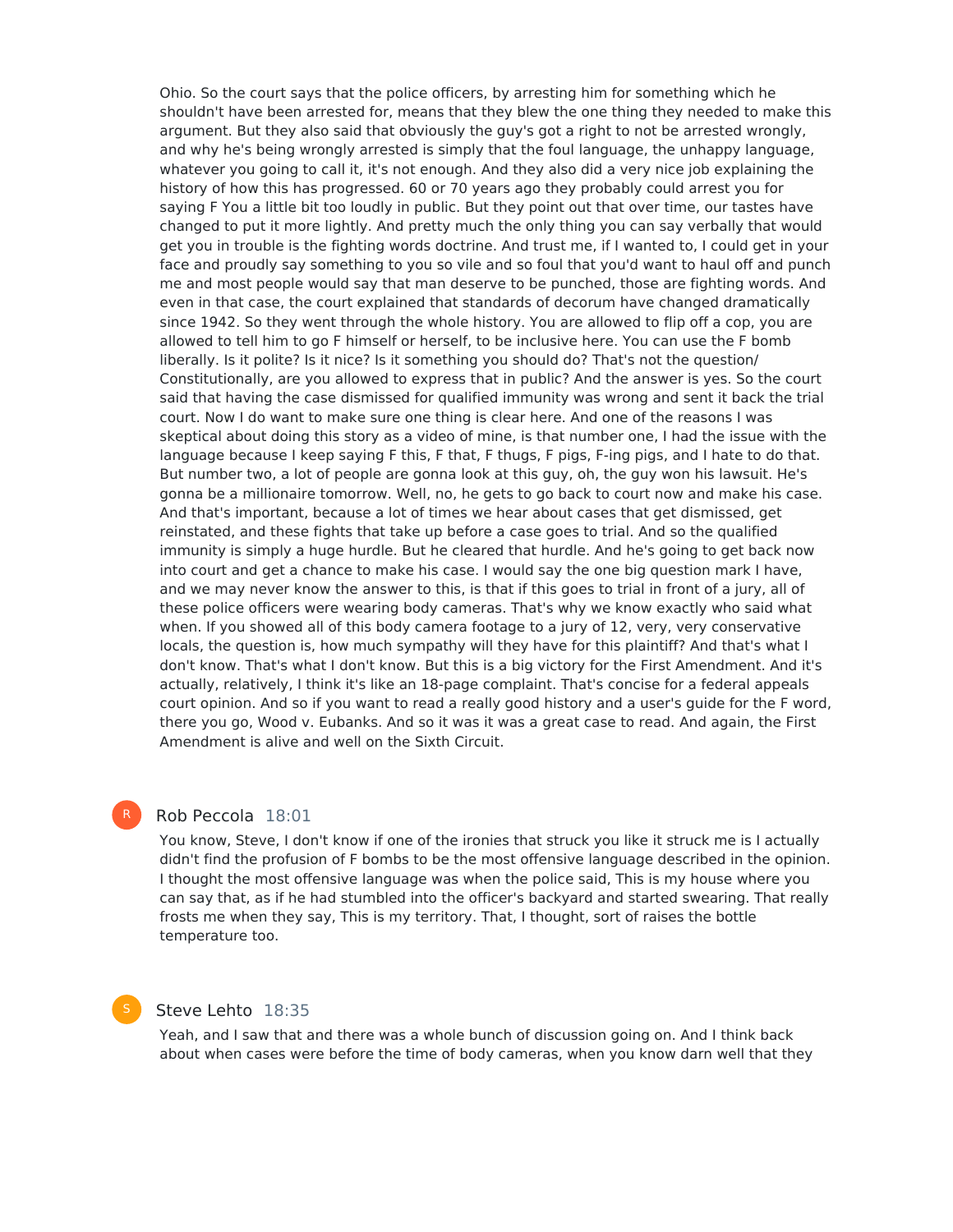would have gone to court and the cops would be going all this guy's doing a screaming and yelling, saying all crazy stuff. And on the other hand, the police will be going No, we just said Sir, please come with us. You're making a disturbance. And so the body cameras keep everybody honest. And you're right that's part of the exchange. I caught that too. And that was right around the same time that the guy was getting his \$3 entrance to the county fair, there you go.

#### Anthony Sanders 19:15

Yeah, often we have cases on on Short Circuit where we translate for our audience and especially non lawyers and maybe it will be a little confusing if you went read it but we encourage them to. This is a case I absolutely encourage everyone, lawyer or not, to go and read because the facts are just pretty amazing. I can't remember if the show Cops is still on somewhere some way on some channel but this would be an amazing episode of cops. Quite a lot of bleeps if they still had it on Fox or whatever channel it started on. But it would be one of the most entertaining episodes on the on the legal side. What I thought was interesting, and I guess this might have been just the tactic that his lawyers took, but although the First Amendment's very much involved, and they talked about fighting words, it was more a claim that he was unlawfully arrested then that his First Amendment rights were suppressed. And I guess maybe they thought they had such a good claim under the Ohio statute that that was more the direction they went. Did that strike you at all, Steve?

#### Steve Lehto 20:32

Well, there were a couple little things buried in footnotes in this case. And I remember in law school, you discover a lot of cool stuff in footnotes. And at one point in time, they said, We're taking you out of here, you're leaving, and they started walking towards the front gate. And the man said, No, I need to go out the back gate. That's the way I came in. And the police said, We want to go to the front gate. He said, No, I'm going to the back gate, and he went towards the back gate. So they escort him to the back gate. On appeal, the police argued and said, Well, we could have arrested him for disobeying a lawful order. The court of appeals says, Yeah, you could have, and if you'd raise it you could have argued it, but you didn't. And that's what makes you wonder, because they point out that simply using words is not going to do it 99.9% of the time. They gave some examples of people who had coupled words with something else, like sticking your hand in someone's face and saying something that might seem threatening, and then how close you are to somebody, the proximity might make the words step up a little bit, or somebody's threatening, like, you know, "If you keep doing it I'm going to rip your head off" is another example they give. Well, that's a threat. But the funny thing is they actually said, they hinted that if they had arrested him for disobeying a lawful order, this might be an entirely different case. But they didn't do that. And so it's kind of funny to me, that the police were so intent on arresting the guy. And they were so upset by what he was saying that they stuck those two together, when they could have said, if we want to arrest the guy, let's get creative. We told him to go that way, he went that way. And we might not be here today.

#### Anthony Sanders 22:16

The funny anecdote I have about that is I once heard years ago, who knows if this was apocryphal or not, a friend of a friend was driving and saw his local police officers that he had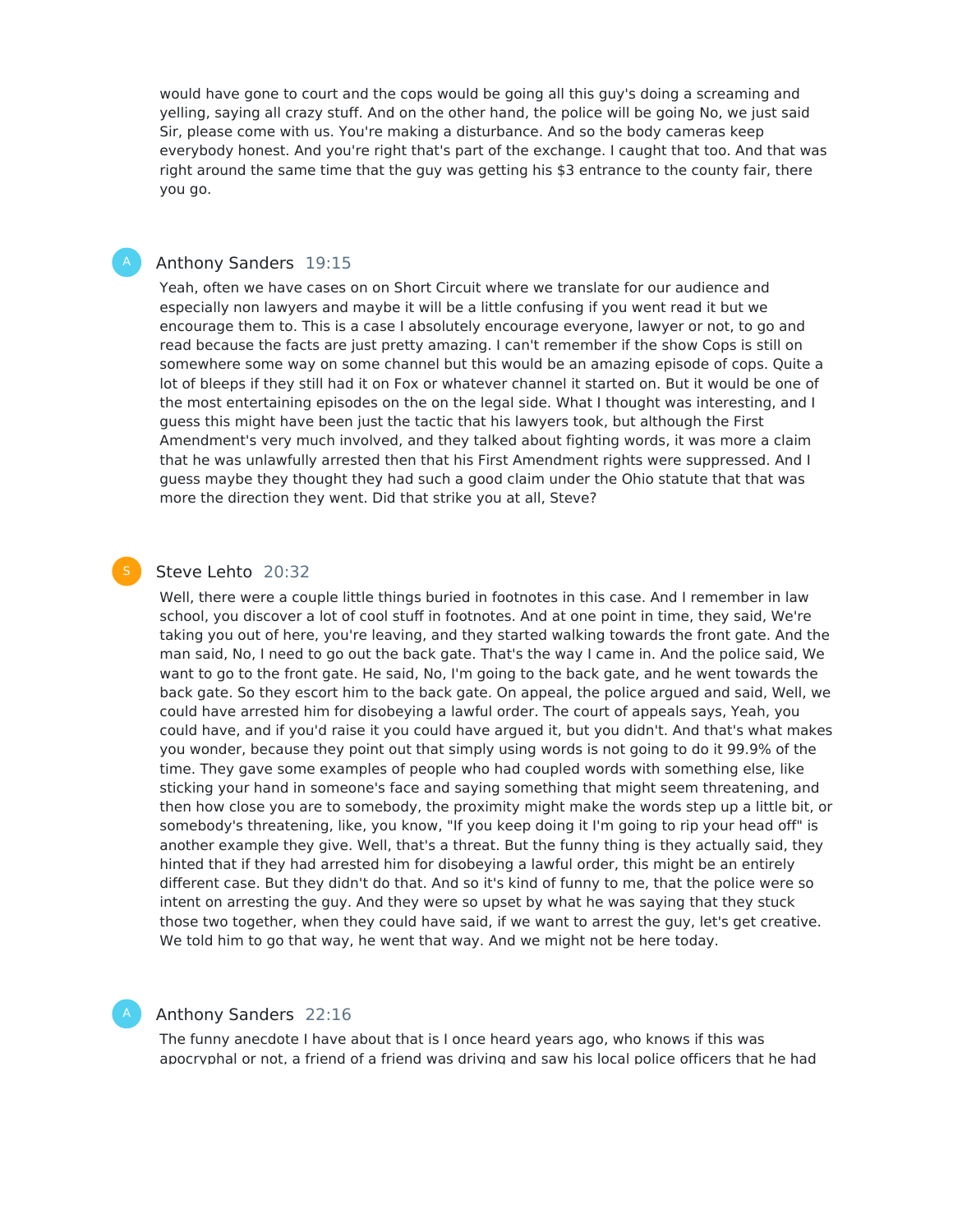apocryphal or not, a friend was driving and saw his local police of and saw his local police of interest that h quite a bad relationship with, and flipped the cop off with both of his hands. And the cop pulled him over and arrested him for driving without touching the steering wheel, or gave him a ticket at least, but not, of course, for expressing his First Amendment free speech rights.

### Steve Lehto 22:47

And I think one of the things that comes back to haunt you, you've always got to be careful to joke about, you know, careful what you wish for. And one of the police officers, on the 18th page of an 18-page decision is quoted as saying, While in route to jail, one officer said to Wood, How's that work? You got a shirt that said F the police, but you want us to uphold the Constitution? And the answer, of course, yeah, we do. The court does to, on appeal.

#### Anthony Sanders 23:17

That's kind of how it works when you're the government. Well, now we turn to a situation where the the government won on appeal. And it's part of a long running drama in the city of Minneapolis about the relationship between landlords and tenants, and public housing advocates and various other parties. So, Rob, give us this latest chapter.

#### Rob Peccola 23:44

R

Well, in this case, we've got a coalition of landlords suing over a new Minneapolis law. And at II, you and I both have a lot of years under our belt representing tenants and landlords when it comes to their privacy. But this interesting case had another wrinkle on regulating properties, which is whether these screening criteria that the Council imposed on landlords amounted to a taking. What kind of criteria you ask? Well, you know, we've all been renters where we've had to, at some point, fill out an application or submit to some sort of credit check. Landlords often want to check out things like criminal records, past evictions, credit. And the wise souls at the Minneapolis Council decided that you have sort of two options now. You can either forego those kinds of criteria for screening your tenants or they will convert landlords into mini administrative law judges, hearing all kinds of written justifications from a potential tenant about why they got into trouble with the law, why they got thrown out of a prior apartment. And the landlord then has to sit like an appellate judge and go through that record and issue a finding, an opinion based on their analysis of why the person would not be a suitable tenant. As you can imagine, you know, most landlords are mom and pop operations running on incredibly thin margins. Adding a burden like this is ironically going to be something that puts a wedge between tenants and affordable housing. So all of that practical stuff aside, the landlords have this claim under the Fifth Amendment that this is such a burdensome regulation, that you are essentially taking the property. Now there are two ways to sort of look at that. And federal appellate courts love multi-factor tests. And rather than going through the tedium of the multifactor test, for this, we'll just say there's sort of two ways that they can look at the government stepping on your property. Either they physically come in, or they regulate it down to the bare bones left for the vultures. And this had a little flavor of both of those. Because if you are forcing a landlord to accept a tenant where they have a record of being violent, let's say, you are essentially physically imposing someone onto their property against their will. But in addition to that, you have the added burden of making them choose between foregoing standards for screening tenants, or having a mini adjudication where landlords have to have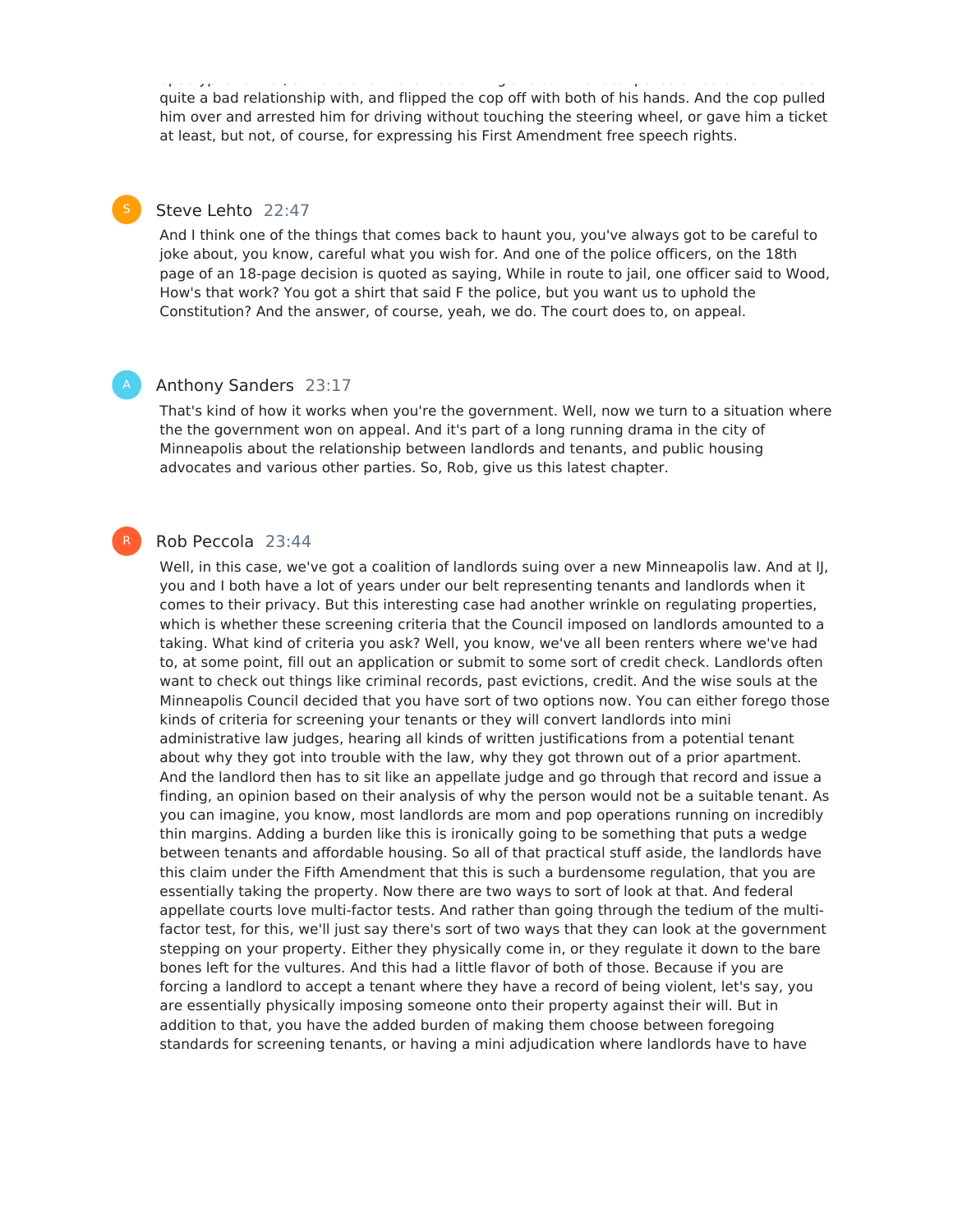this complicated written record. Unfortunately, the Eighth Circuit essentially said, You have no cause of action to complain about this under any circumstances. And this was a sad opinion to read in a lot of ways, because it seemed to me like a an example of defining away rights. The Court essentially says that, Well, it's not your right to lease out your property or to be able to exclude people from your property; it's your right to do so without going through this process of written findings and adjudication, and of course, any law that tramples on any right, if it is explained in such excruciating detail is going to be upheld. So it was, I think, a real blow to affordable housing, to be honest, because what people forget is that when you put mom and pop landlords under these kinds of burdens, suddenly they are spread more thin, suddenly, they may even leave the rental business entirely, or go into short term rentals or go into to whatever else they think would be a better use of their time. And in some ways, the opinion is almost encouraging them to do so. They cite this sort of litany of cases that says, Well, if you don't like these regulations, then just get out of the business. That's your alternative under the Constitution. So this was, I thought, a really disappointing way of defining away rights.

#### Anthony Sanders 28:56

And Steve, you said you you've represented landlords in the in the past, were there any problems like this you encountered?

#### Steve Lehto 29:04

Well, I also took a class called law and economics in law school. And we talked extensively there about rent control as a concept. And anybody who's familiar with housing in America, particularly New York City, knows that there's this concept of rent control. And 'm not intimately familiar with it. I've never rented a rent controlled apartment. But my understanding is that some while back, rents seemed to be getting high, and somebody said, Why don't we do rent control, and we'll cap rents on apartments, and of course, the apartment owners went nuts. But it got upheld, because at the time, they said, this, you know, passes all the constitutional muster and so on. And so rent control is something that's happened in some places, but not other places. And I think now they figured out that if you make it uneconomical for someone to operate in a field, they might leave that field. So If you own a building, that is apartments, and you can't rent the apartments for enough to make it worth your while, that will encourage you to turn it to condominiums. And of course, if you turn that building into condominiums, what just happened to the apartment supply in that area? The apartment supply just went down. So what would the rents do if they were not controlled at the other apartments? Well, they would go up, but they can't because they're rent controlled. And so there's a problem, I think, almost anytime that you start regulating stuff that the market can control. I'm not saying I'm a total free market, let us go all unregulated and let nature decide. I'm not saying that either. But I'm saying that a lot of these laws have unintended consequences, despite the fact they look really, really good on the surface. Because following this law, I'm guessing, I can walk up to a place, go, I want to rent a place, I've got the money here. And they basically either got to say yes, or We're going to put you in this process and figure that out. And who's gonna want to do that? Well, who's gonna want to do the first one either, you know? I'm not sure landlords are gonna be going, Oh, great. The law says we got to let people in regardless as long as they can afford to be here. So again, I think there's going to be a lot of problems down the road with this law standing like this.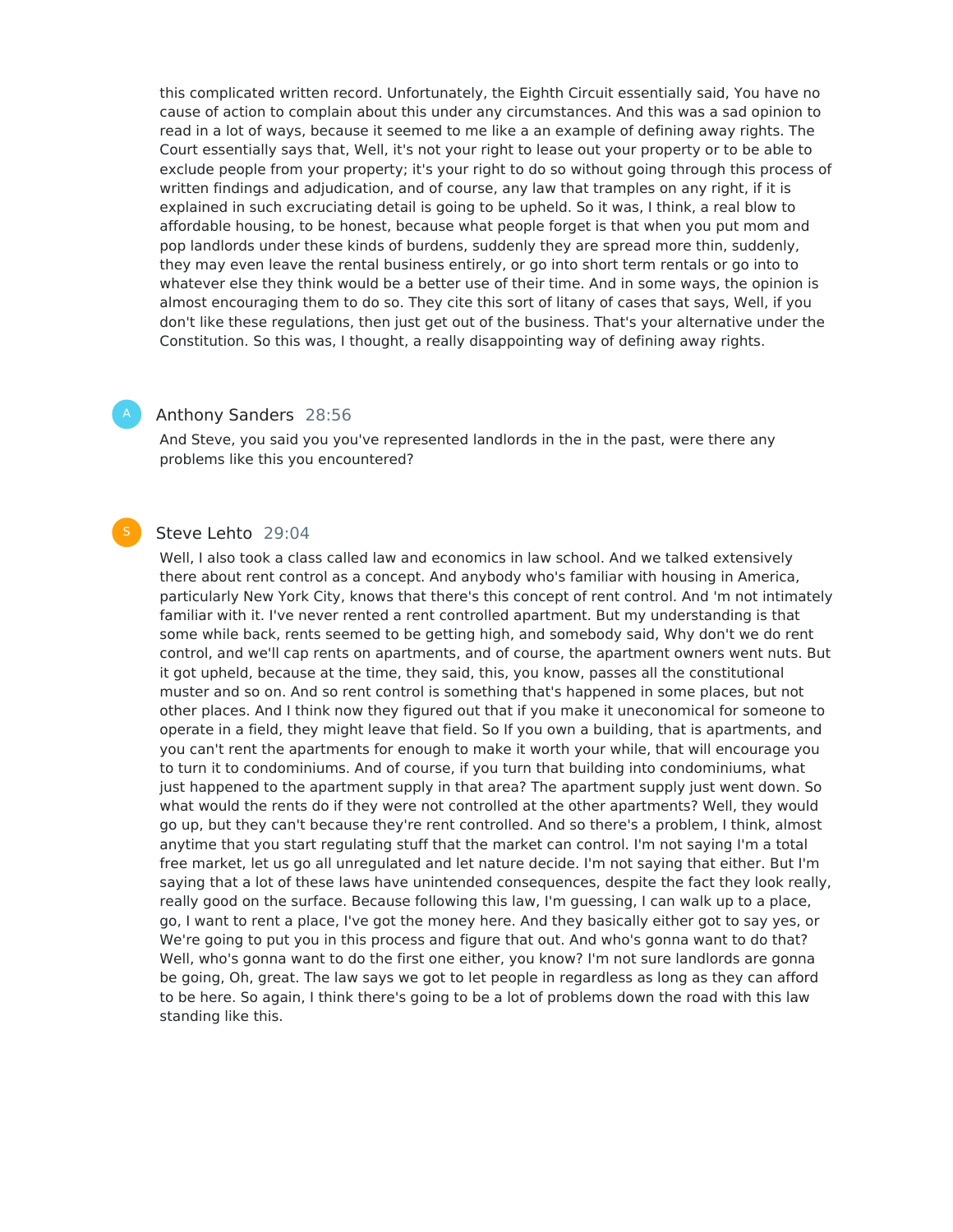#### Rob Peccola 31:19

Thst's right. And I think it's worth emphasizing too, this is not an anti-discrimination law, for example, that says you can't discriminate against a potential tenant based on their race or religion or sexual orientation. This is saying that you can't do a basic background screening, which is a completely different matter. And something that lots of people have had to go through as part of the normal housing process. But, you know, it's done in the name of affordable housing. And yet the people who provide affordable housing, the small time landlords, are the ones where they are making it so excruciating and burdensome to go through the process, that they are going to have more incentives to not provide affordable housing at all, rather than to have to comply with this. Really, I mean, Anthony, Steve, have you seen something like this before, where they are forcing private people to make an adjudication with this kind of record? I've just never seen such a thing.

#### Steve Lehto 32:26

I've never seen such a thing, either. And you wonder who inspired it? Did somebody on the Council go, I've got a great idea? Or did they borrow it from someplace else? Because once in a while you'll see it, you'll see a crazy idea that gets borrowed, you know?

#### Anthony Sanders 32:38

Well, they do have a system kind of like this, and I can't remember the particulars off top my head, in Seattle that has been challenged and recently upheld in the state courts, maybe the federal courts, to where basically, it's first person to apply gets in unless, I think, there's some reason you can reject them. But it can't be that a landlord takes, you know, all the applicants and like, well, this person I think will work out better for, you know, the apartment building or is more creditworthy or whatever. And so, you know, unfortunately, these kinds of regulations are being tried in more cities. Now, you know, people have forgotten how bad rent control is. So it's coming back, even though they've never left places like New York City. So next door to Minneapolis, they just adopted this insane rent control ordinance, real rent control ordinance in St. Paul, where rents can't go up more than 3% per year, and it applies to new construction. So if you build a new apartment building and say, okay, the rent's 1500 a month, after that it can only go up 3%. Usually there's an opt out or exclusion of new construction, because even the regulator's realize, Well, that's going to have a perverse incentive for building new housing. But that's not true in St. Paul, and the very early data is, unsurprisingly, that permits for building new housing are way down in the city. And so this is a different permutation that's going on in Minneapolis. One thing I did find interesting is that this is an unorthodox taking claim, because they're saying well, that the government really is taking my property by forcing me to get a certain type of tenant unless I go through this laborious, you know, alternative that Rob talked about, but it does kind of fall on the heels of this case from last term. Cedar Point nursery, where it was about union members in California. agricultural union members being able to access farms, to talk to non union employees to try and get them to join the union. And that was ruled to be a taking. This feels differently, but it's kind of in that box that that case was in. So I don't know if this case is going to go up to the Supreme Court. But the more that we see these types of regulations, we might see a little bit of a new approach to takings law or taking Cedar Point to the next level. Because it doesn't feel like an old fashioned taking, but in some

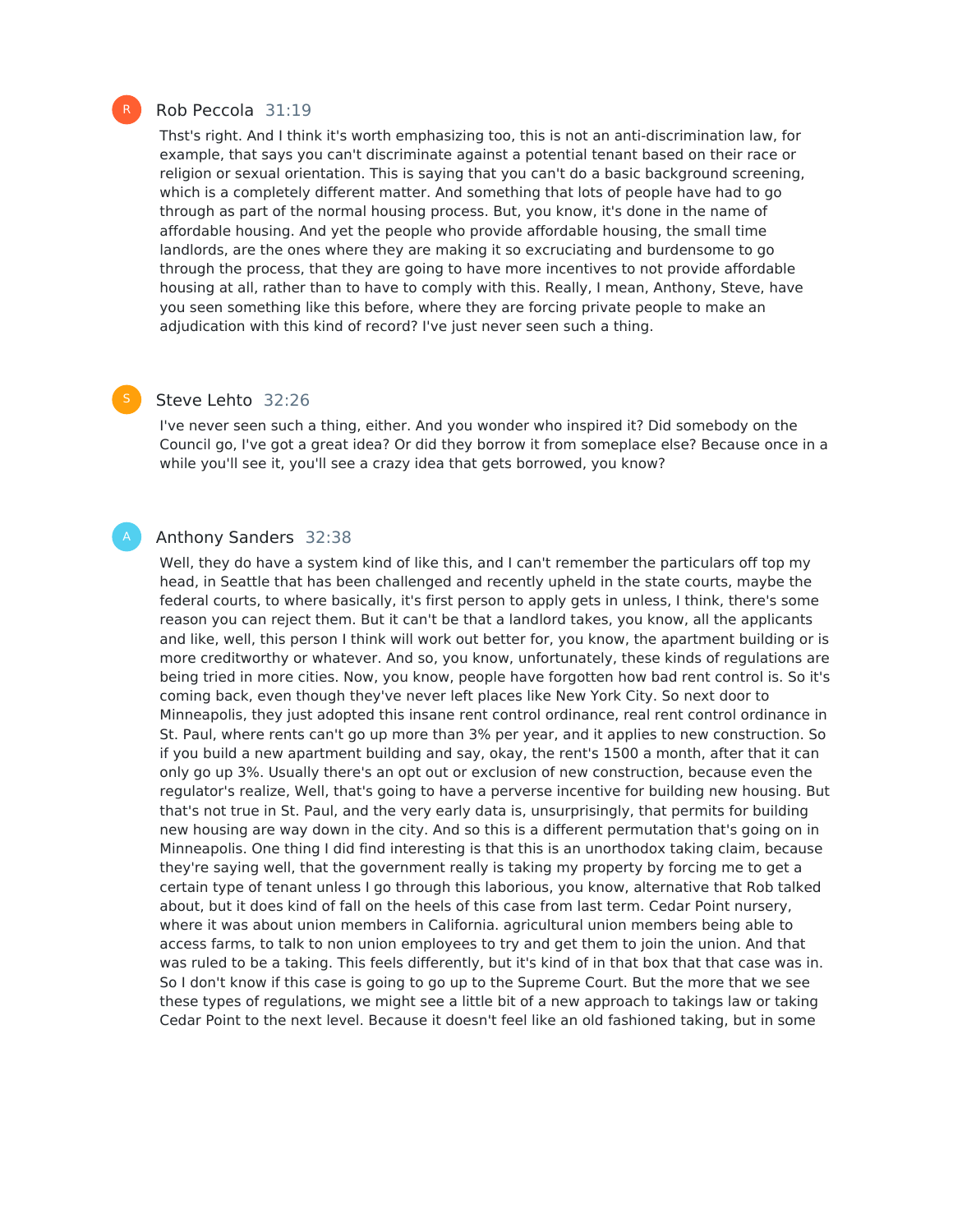ways, it shares the qualities because it is the government forcing you to have someone you don't want on your property. And of course, the perverse incentives and the long term lack of affordable housing that result from it is in the background.

#### Rob Peccola 35:43

R

And I think both cases show what we see so often in constitutional law, which is that the way the court defines your right from the outset often then determines whether you will win or lose.

#### Steve Lehto 35:55

And getting back to your Seattle example, I'm going to take the first person who applies even if he's a convicted felon who's on probation right now because he burned down the last three places he lived.

#### Anthony Sanders 36:06

I'm going to apologize, I don't remember the specifics, but it isn't too far. It's that you get an applicant, I think there are certain reasons you can reject them, but then you have to allow them, you know, the thing that really is infuriating about this, if it wasn't what we already discussed, is that there are laws out there that prevent landlords from taking people with a certain kind of record. There are these crime free ordinances, and we're challenging one in a town in Illinois right now where if someone has, say, a couple disturbances at the place, or they lived somewhere else and they had they had a felony or whatever, the landlord either has to kick them out or can't let them in in the first place, even if the landlord wants to provide this person with housing. So some places they're saying we're essentially going to exile you from the town unless you can buy a house, which usually people in that situation can't. And then in other cities, they're saying, Well, no, you have to allow these people, no matter what the background to live there. How about you just let, you know, people try and figure it out for themselves.

#### R

#### Rob Peccola 37:21

And there's a whole ivory tower aspect to it too, that oftentimes the people who are making these decisions are not the ones who are trying to find the most affordable housing for their family to live in. They are the ones creating these sort of arbitrary burdens that the people who provide afordable housing have to comply with.

#### Anthony Sanders 37:41

I think we'll leave it there. And thank you guys for the spirited discussion we got in today and a shout out to law and economics classes. Steve, thanks again for coming on. And I encourage everyone to check out your YouTube channel, which we'll put in the show notes. And I'm sure that people will learn much from you today. How do you do two episodes a day? I mean, that just, like, you have an actual practice, right?